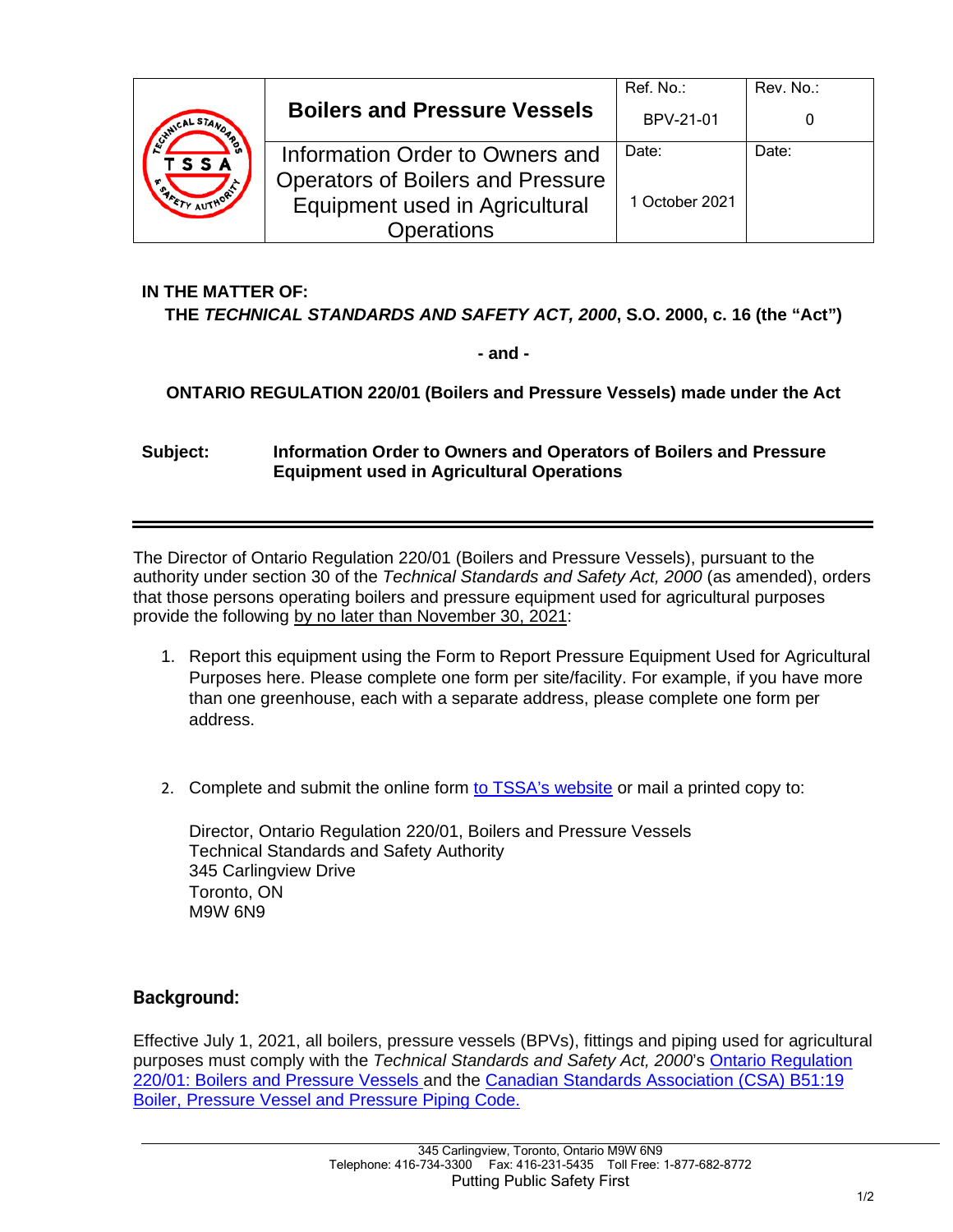The lifting of the regulatory exemption that was previously in place for agricultural BPVs is an important safety milestone in Ontario. The exemption was revoked due to growing safety concerns that were also highlighted by the Office of the Auditor General of Ontario in the 2018 report.

Please visit **Agricultural Use –BPV** for more information on what owners, operators and insurers of BPVs, fittings and piping used for agricultural purposes need to do to comply with safety laws in Ontario.

DATED at Toronto this 1<sup>st</sup> day of October 2021

ORIGINAL SIGNED BY:

#### **Ajay Raval**

Director, Ontario Regulation 220/01 (Boilers and Pressure Vessels), appointed under the *Technical Standards and Safety Act, 2000*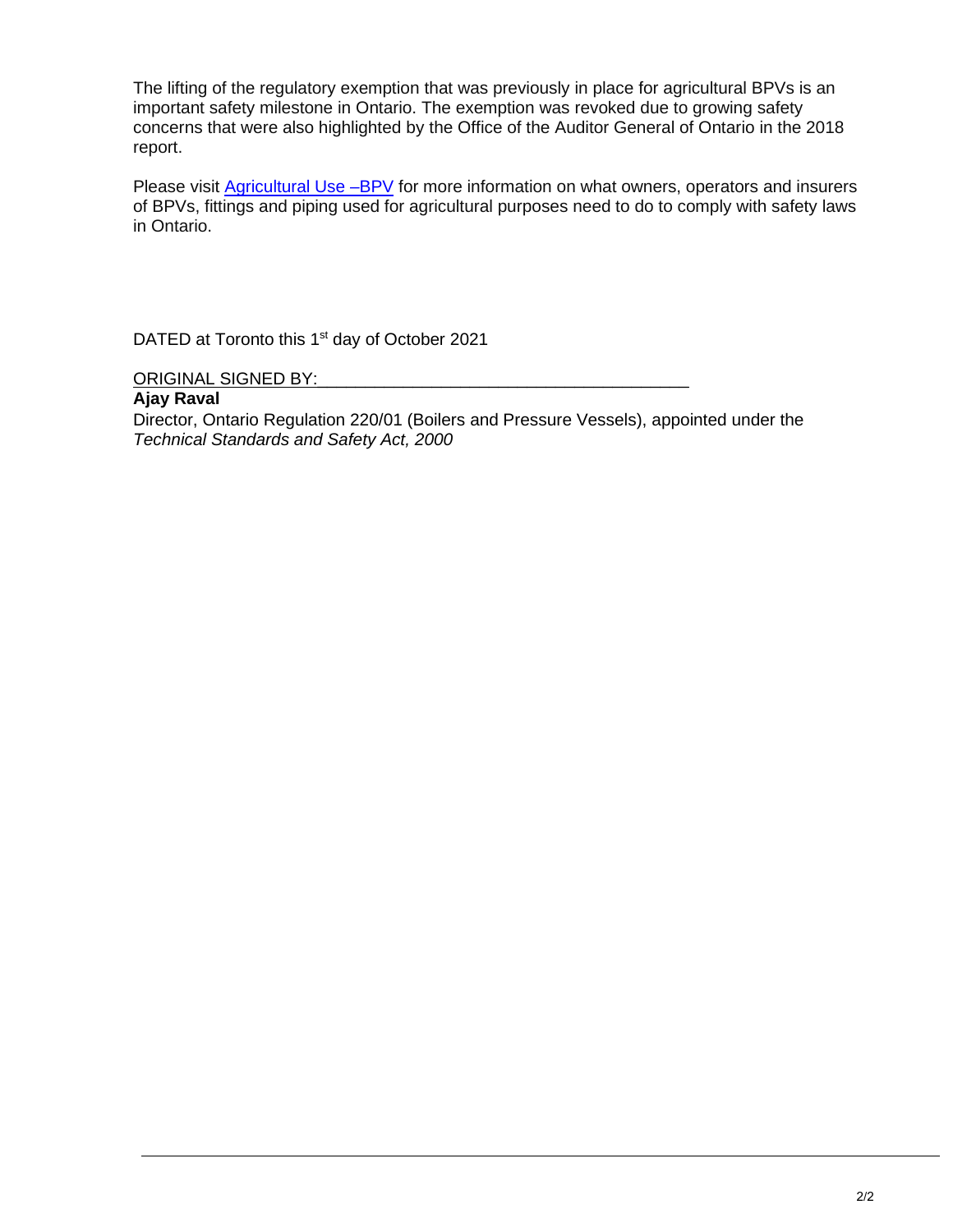

### **Form to Report Pressure Equipment Used for Agricultural Purposes**

www.tssa.org

| <b>Primary Contact and Address</b> |                     |                |            |                                                |  |  |
|------------------------------------|---------------------|----------------|------------|------------------------------------------------|--|--|
| Owner Name/Company Name*           |                     |                |            | <b>Corporation/Business Identification No.</b> |  |  |
| Street No.*                        | <b>Street Name*</b> |                |            | <b>Unit/Suite</b>                              |  |  |
| Town / City or Township / County*  |                     |                | Province*  | Postal Code*                                   |  |  |
| Contact Name*                      |                     | Telephone No.* | $E$ -mail* |                                                |  |  |
|                                    |                     |                |            |                                                |  |  |

| Does your site have a bio-security protocol? $\Box$ Yes $\Box$ No                                                                                                                                                                   |
|-------------------------------------------------------------------------------------------------------------------------------------------------------------------------------------------------------------------------------------|
| Do you have boiler/machinery breakdown insurance? $*$ $\square$ Yes<br>⊟No<br>If yes, please provide the information below:                                                                                                         |
| <b>IName of Insurer:</b> the contract of the contract of the contract of the contract of the contract of the contract of the contract of the contract of the contract of the contract of the contract of the contract of the contra |
| Have you had a loss prevention evaluation conducted at your site?* $\Box$ Yes $\Box$ No                                                                                                                                             |
| Location descriptor - Select the option(s) that best describes the location of your site. *                                                                                                                                         |
| $\Box$ Remote – Not within 250 metres of other land use                                                                                                                                                                             |
| $\Box$ Industrial – Within 250 metres of manufacturing facilities, warehouses and open spaces (for example, parks)                                                                                                                  |
| □Commercial – Within 250 metres of offices, restaurants, retail/entertainment centres and low-density residences                                                                                                                    |
| $\Box$ General – Within 250 metres of high-density residences, hotels and tourist resorts                                                                                                                                           |
| $\Box$ Sensitive – Within 250 metres of hospitals, childcare centres, and long-term care homes                                                                                                                                      |

### **Equipment Description**

Please indicate the number and type of boilers, refrigeration equipment and other types of pressure equipment installed at this location. NOTE: Please insert "0" if none.

#### **Boilers – Please indicate number and type of boilers at this location. Insert "0" if none.**

Number of water boilers\*: \_\_\_\_\_\_\_\_\_\_\_\_\_

Number of steam boilers operating above 15 psi\*: \_\_\_\_\_\_\_\_\_\_\_\_\_\_

Number of steam boilers operating below 15 psi\*: \_\_\_\_

**Refrigeration Equipment Classified by Refrigerant – Please indicate number and type of refrigeration equipment at this location. Insert "0" if none.**

Ammonia – Number of systems using ammonia\*: \_\_\_\_\_

Carbon Dioxide (CO2) – Number of systems using CO2\*: \_\_\_\_\_\_\_\_\_\_\_\_\_\_\_

Other Refrigerants – Number of systems\*: \_\_\_\_\_\_\_\_\_\_\_\_\_\_\_\_

#### **Other Pressure Equipment – Please indicate type/fluid, pressure and number of systems.**

Type\*: ☐Piping ☐Pressure Vessels ☐Deaerator ☐Autoclave/sterilizer ☐Other ☐Not applicable Fluid\*: ☐Water ☐Steam ☐Refrigeration ☐Ammonia ☐Thermal Fluid ☐Lethal ☐Fired ☐Cryogenic ☐Not Applicable ☐Other Number of systems\*: Pressure in psi\*: